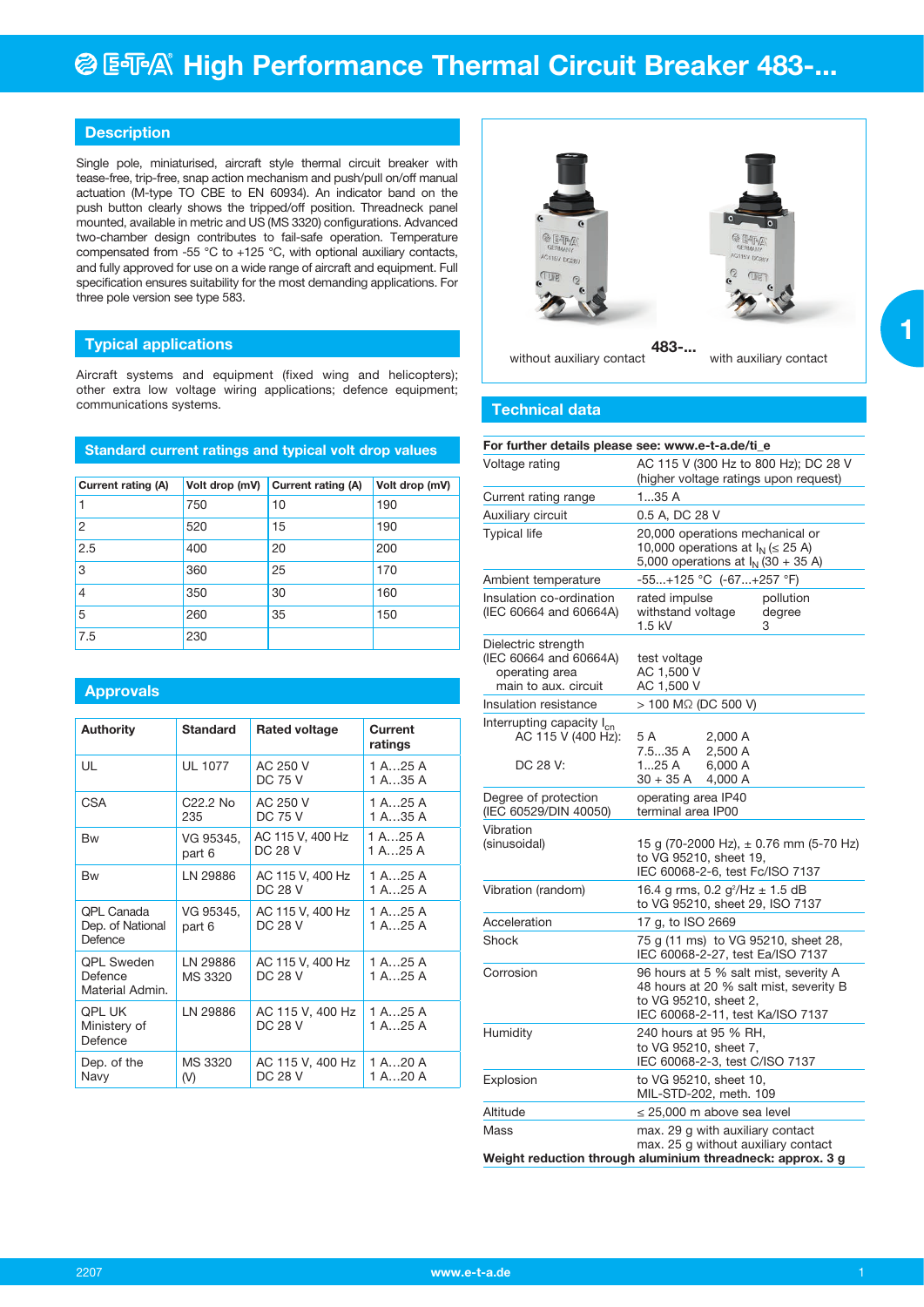|  | Ordering information |  |
|--|----------------------|--|
|  |                      |  |
|  |                      |  |
|  |                      |  |

#### **Type No.**

|     | Type No.                                                                                                         |  |  |  |  |  |  |  |  |  |  |
|-----|------------------------------------------------------------------------------------------------------------------|--|--|--|--|--|--|--|--|--|--|
| 483 | single pole, with temperature compensation                                                                       |  |  |  |  |  |  |  |  |  |  |
|     | <b>Mounting</b>                                                                                                  |  |  |  |  |  |  |  |  |  |  |
|     | G threadneck panel mounting, standard                                                                            |  |  |  |  |  |  |  |  |  |  |
|     | <b>Threadneck design</b>                                                                                         |  |  |  |  |  |  |  |  |  |  |
|     | M12x1x6.4x8.8 dia. with mounting plate (aux. contact version)<br>1.                                              |  |  |  |  |  |  |  |  |  |  |
|     | 3 MJ12x6.4x8.8 dia. (without aux. contact)                                                                       |  |  |  |  |  |  |  |  |  |  |
|     | 4 M12x1x6.4x8.8 dia. (without aux. contact)                                                                      |  |  |  |  |  |  |  |  |  |  |
|     | 5 7/16-32UNx6.4x7.8 dia. (without aux. contact)                                                                  |  |  |  |  |  |  |  |  |  |  |
|     | 6 M12x1x9.4x8.8 dia. (without aux. contact)                                                                      |  |  |  |  |  |  |  |  |  |  |
|     | <b>Hardware for threadneck (washers)</b>                                                                         |  |  |  |  |  |  |  |  |  |  |
|     | <b>0</b> without hardware                                                                                        |  |  |  |  |  |  |  |  |  |  |
|     | 1 wave washer 12/15 - mounted                                                                                    |  |  |  |  |  |  |  |  |  |  |
|     | 2 mounted washer 12.1/17.2 - mounted                                                                             |  |  |  |  |  |  |  |  |  |  |
|     | 3 mounted washer 11.3/14.9 - mounted                                                                             |  |  |  |  |  |  |  |  |  |  |
|     | (threadneck design 5,7 only)                                                                                     |  |  |  |  |  |  |  |  |  |  |
|     | <b>Hardware for threadneck (nuts)</b>                                                                            |  |  |  |  |  |  |  |  |  |  |
|     | <b>0</b> without hardware                                                                                        |  |  |  |  |  |  |  |  |  |  |
|     | 1 hex nut M12x1 (threadneck design 1, 4, 6 only)                                                                 |  |  |  |  |  |  |  |  |  |  |
|     | 3 hex nut 7/16-32UN (threadneck design 5, 7 only)<br>hex nut M12x1, aluminium, fitted (threadneck design 8 only) |  |  |  |  |  |  |  |  |  |  |
|     | hex nut MJ12x1 (only with threadneck design 3)<br>5.                                                             |  |  |  |  |  |  |  |  |  |  |
|     | <b>Terminal design (main terminals)</b>                                                                          |  |  |  |  |  |  |  |  |  |  |
|     | K screws terminals with metric thread                                                                            |  |  |  |  |  |  |  |  |  |  |
|     |                                                                                                                  |  |  |  |  |  |  |  |  |  |  |
|     | <b>1</b> K14 (M4, MJ4)<br>J screw terminals with inch thread                                                     |  |  |  |  |  |  |  |  |  |  |
|     | 1 J14 (8-32UNC-2B)                                                                                               |  |  |  |  |  |  |  |  |  |  |
|     |                                                                                                                  |  |  |  |  |  |  |  |  |  |  |
|     | <b>2</b> J17 (8-32UNC-2B)                                                                                        |  |  |  |  |  |  |  |  |  |  |
|     | 3 J25 (6-32UNC-2B)                                                                                               |  |  |  |  |  |  |  |  |  |  |
|     | <b>Characteristic curve</b>                                                                                      |  |  |  |  |  |  |  |  |  |  |
|     | <b>M1</b> thermal, 1.15-1.4 $I_N$                                                                                |  |  |  |  |  |  |  |  |  |  |
|     | <b>Terminal screws</b>                                                                                           |  |  |  |  |  |  |  |  |  |  |
|     | A Phillips screw M4x6                                                                                            |  |  |  |  |  |  |  |  |  |  |
|     | B Phillips screw 8-32UNC-2Ax6 (MS 51957-41)                                                                      |  |  |  |  |  |  |  |  |  |  |
|     | C Phillips screw 6-32UNC-2Ax6 (MS 51957-26)<br>D slotted flat head screw M4x6                                    |  |  |  |  |  |  |  |  |  |  |
|     | E hex screw with Phillips head 8-32UNC-3A-9.5                                                                    |  |  |  |  |  |  |  |  |  |  |
|     |                                                                                                                  |  |  |  |  |  |  |  |  |  |  |
|     | L Phillips screw MJ4x6<br><b>Z</b> without accessories                                                           |  |  |  |  |  |  |  |  |  |  |
|     | <b>Terminal washers</b>                                                                                          |  |  |  |  |  |  |  |  |  |  |
|     | <b>0</b> without lock washer                                                                                     |  |  |  |  |  |  |  |  |  |  |
|     | 1 lock washer B4                                                                                                 |  |  |  |  |  |  |  |  |  |  |
|     | 2 lock washer 4.3 (MS 35338-137)                                                                                 |  |  |  |  |  |  |  |  |  |  |
|     | 4 lock washer 3.7 (MS 35338-136)                                                                                 |  |  |  |  |  |  |  |  |  |  |
|     | <b>Auxiliary contact</b>                                                                                         |  |  |  |  |  |  |  |  |  |  |
|     | <b>S0</b> without auxiliary contact                                                                              |  |  |  |  |  |  |  |  |  |  |
|     | <b>S1</b> with auxiliary contact (N/C) connector                                                                 |  |  |  |  |  |  |  |  |  |  |
|     | to EN3155-016M2018, size 20                                                                                      |  |  |  |  |  |  |  |  |  |  |
|     | S5 with polarized auxiliary contact (N/C)                                                                        |  |  |  |  |  |  |  |  |  |  |
|     | <b>Barrier</b>                                                                                                   |  |  |  |  |  |  |  |  |  |  |
|     | without barrier (standard)<br>z                                                                                  |  |  |  |  |  |  |  |  |  |  |
|     | <b>Colour of the push button</b>                                                                                 |  |  |  |  |  |  |  |  |  |  |
|     | blank: black (standard) (e. g. 7.5)                                                                              |  |  |  |  |  |  |  |  |  |  |
|     | black, marking to EN (e. g. 7 1/2)<br>N                                                                          |  |  |  |  |  |  |  |  |  |  |
|     | <b>Current ratings</b>                                                                                           |  |  |  |  |  |  |  |  |  |  |
|     | 135A                                                                                                             |  |  |  |  |  |  |  |  |  |  |
|     |                                                                                                                  |  |  |  |  |  |  |  |  |  |  |

## **Ordering information for approved devices**

## **483-G411-K1M1-A1S0ZN**

Metric threadneck M12x1 and terminal design -K14 (M4x6), listed by the German Materialamt der Bundeswehr to VG 95345 T06.

#### **483-G533-J1M1-B2S0ZN (MS 3320)**

Threadneck size 7/16-32UNSx6.4 and terminal design -J14 (inch thread 8-32), approved to MS 3320.

## **483-G533-J3M1-C4S0Z (483-TC-G11-J25)**

Threadneck size 7/16-32UNSx6.4 and terminal design -J25 (inch thread 6-32), listed by the German Materialamt der Bundeswehr to VG 95345, part 6.

### **Internal connection diagrams**



#### **with auxiliary contact with polarized auxiliary contact**





Please be informed that we have minimum ordering quantities to be observed.

**483 - G 4 1 1 - K 1 M1 - A 1 S0 Z . - 5 A** ordering example

## **Preferred types**

| <b>Preferred types</b>               | Standard current ratings (A) |           |  |  |                 |  |          |  |                                       |  |  |   |  |
|--------------------------------------|------------------------------|-----------|--|--|-----------------|--|----------|--|---------------------------------------|--|--|---|--|
|                                      |                              |           |  |  |                 |  | 7.5      |  |                                       |  |  |   |  |
| 483-G411-K1M1-A1S0Z-                 | $\lambda$                    |           |  |  | X               |  | $\times$ |  | $\overline{\phantom{a}}$<br>$\lambda$ |  |  | x |  |
| 483-G411-K1M1-A1S0ZN- (VG 95345 T06) | $\lambda$<br>$\sim$          | $\lambda$ |  |  | $\lambda$<br>л. |  | л        |  | $\lambda$                             |  |  | л |  |

 **1**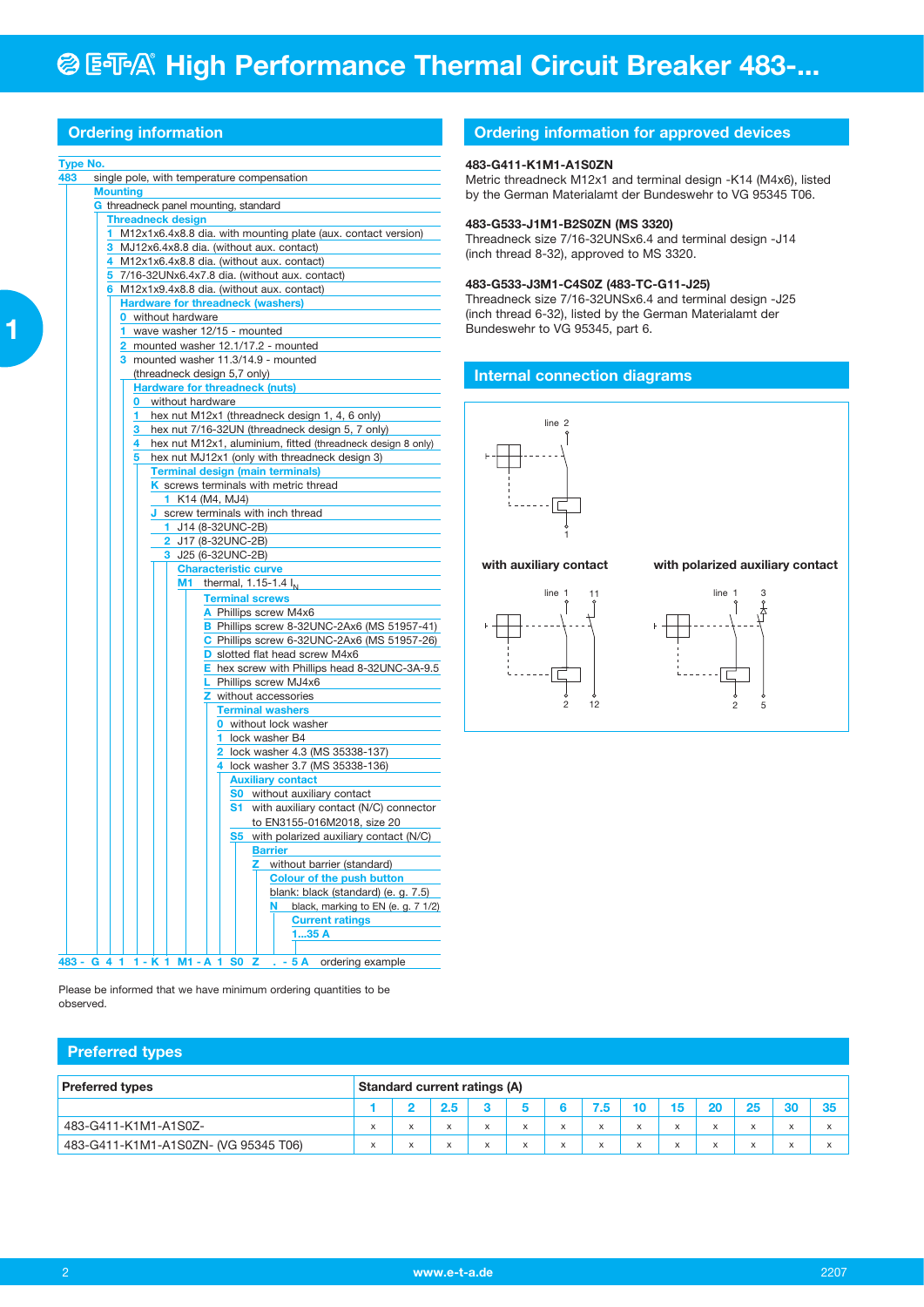# **@ ESA® High Performance Thermal Circuit Breaker 483-...**

# **Dimensions 483-G411-K1M1-A1S0ZN (VG 95345 T06)**



# **Dimensions 483-G533-J1M1-B2S0ZN (MS 3320)**



# **Dimensions 483-G111-K1M1-A1S1ZN (VG 95345 T06)**



# **Mounting**



This is a metric design and millimeter dimensions take precedence  $(\frac{mm}{inoh})$ 

 **1**